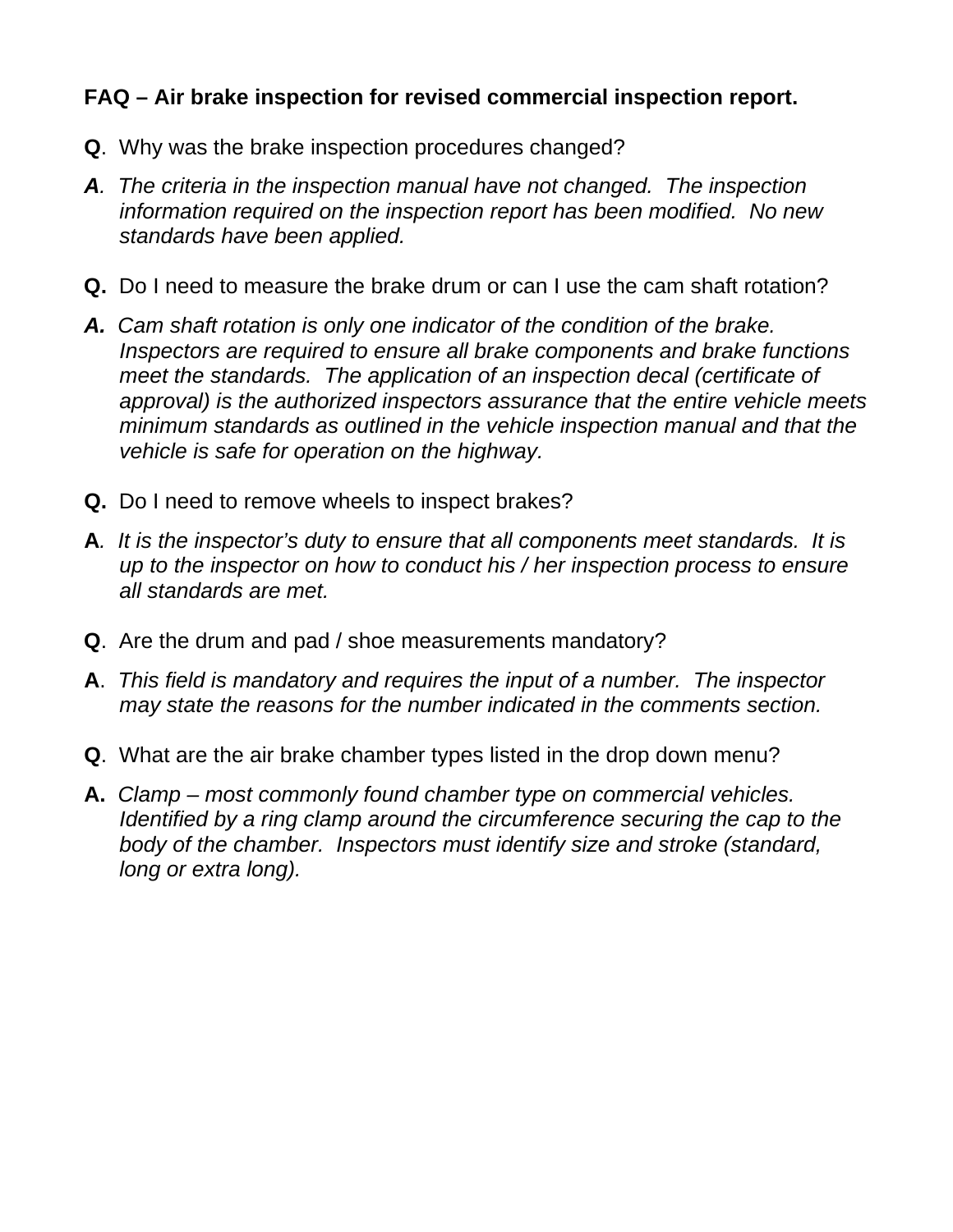

Bolt – uncommon brake chamber. Identified by a series of bolts securing the cap to the body of the chamber.



DD3 – (Double Diaphragm, 3 function) – typically found on MCI highway coaches. Identified by three air fittings.